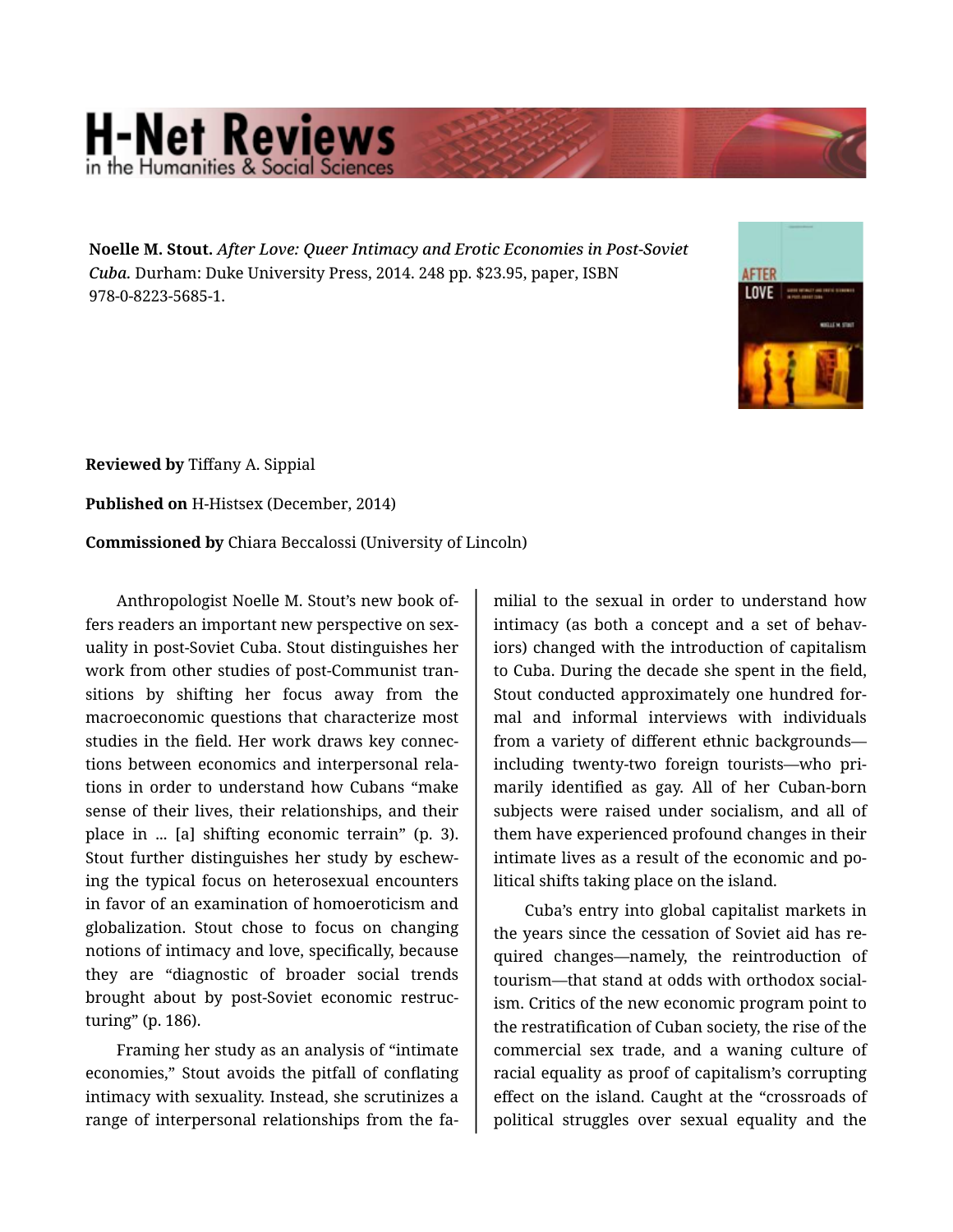widespread introduction of transactional sex," many of Stout's subjects have cultivated a pro‐ found nostalgia for socialism as a system based on equality, reciprocity, and social solidarity that en‐ couraged the growth of authentic love and desire (p. 30). This authentic love was undermined by the new emphasis on possessive individualism and commodified intimacy that accompanied the introduction of private enterprise. In other words, for them the post-Soviet economic crisis had prompted a crisis in values wherein Cubans en‐ gaged in intimate relations largely *por interés* (for economic reasons) rather than true affection.

Ironically, in reminiscing about the days of orthodox socialism, her subjects often resuscitat‐ ed the very same normative tropes of decency, honor, and civilization that had long marginalized homosexuals in Cuba. Similarly, they lamented the proliferation of prostitution on the island even as they themselves engaged in commercial‐ ized sex or supported hustlers with whom they had personal relationships. Stout also notes that many Cubans she interviewed conceded that selfinterest in the realm of interpersonal relations (what Stout refers to as "tactical sexual relation‐ ships" [p. 78]) predated the demise of the Soviet regime. Stout resolves these inconsistencies for herself by concluding that "multiple moral economies can coexist and compete"—a state‐ ment that seems true of all historical eras rather than a unique feature of post-Communist-era soci‐ eties—and that socialist norms gave Cubans a "common language to interpret desires and expe‐ riences and to criticize the new inequalities that troubled daily life" (pp. 135, 180).

Stout clearly established deep connections and trust with her subjects, which allowed them to share personal truths that are at once powerful and painful. While a few of Stout's physical de‐ scriptions of her subjects seem oddly exoticizing, this book is deeply researched, well written, and informed by an impressive body of interdiscipli‐ nary scholarship. The second chapter on sexual

regulation in post-Soviet-era Cuba should be re‐ quired reading for anyone interested in sexual practice and state policy on the island. Stout hopes her work will be a springboard for studies of intimate economies in the Cuban provinces, as her study is admittedly Havana-centric. She also calls for new research to account for the impact that increasing migration levels and rising rates of HIV transmission on the island are having on intimacy and sexuality.